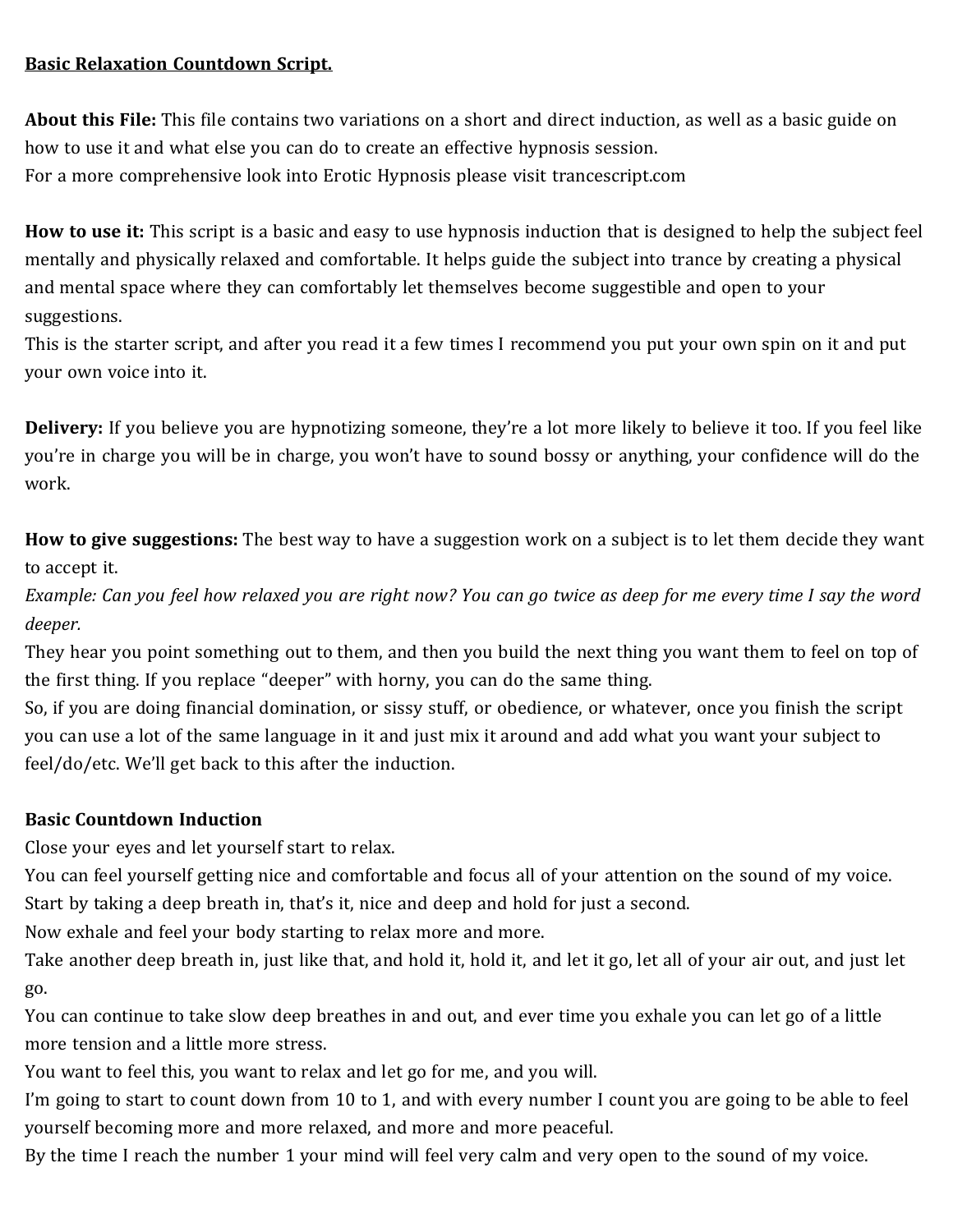By the time I reach the number 1 you may find yourself sleeping in a peaceful hypnotic trance.

You can find that you can and you will go as deep down into trance as you want to.

Now, let yourself listen to the sound of my voice and feel your mind starting to clear with 10.

You spend so much of your day thinking about so many things, and you can know right now that there's nothing else you need to think about or want to think about.

9, you can let any thoughts that you may have just fade away as easily as they pop into your head. Your mind might want to follow them and that's okay, you can always just drift away on the sound of my voice.

8, Your body and mind are feeling so warm and relaxed, you find it so easy to simply let go of everything else and feel how good it feels to focus on me. It's so easy to let go, so easy to feel so peaceful for me.

7, As your mind continues to slow down and down, and your body feels heavier and heavier, you can let yourself enjoy how it feels to just let go.

6, Just let go and let yourself feel heavier and heavier, warmer and warmer as your thoughts continue to fade away, just fade away in the pleasure of relaxations.

5, You're doing so well, and you can feel even better, you can feel even more pleasure by realizing you want to surrender to these feelings. You want to surrender to the sound of my voice, and you can just keep listening, and just give in more and more.

4, You can feel so warm and peaceful, so relaxed and so happy just letting everything else slip away, there's nothing to think, nothing to do, just feel yourself falling down deeper, deeper down into the sound of my voice. 3, you're so close to letting go of everything now, so close to surrender, you know you will fade away into a deep hypnotized sleep very soon,

2, you're almost there now, nothing can stop you, you want to let go, you want to give in, you can feel twice as wonderful, twice as relaxed by taking another deep breath, and letting go, letting go for me,

1, deep sleep for me now, deep sleep. So warm, so deep so soft.

Feel your mind fading away, drifting down into deep sleep. Even if you think you're awake you can still feel a warm soft sleep washing over you, sinking deeper and deeper into me, down into the sound of my voice.

You can be passive for me now, you can surrender to the sound of my voice and let me take complete control. It feels good to be in my control.

0, deeper than 1, deeper and deeper than you thought you would go, zero is empty, zero is perfectly blank and accepting.

You are zero, you are empty.

Deep sleep for me now, you are deeply hypnotized.

# **An Easy Variation on this Script:**

There's a classic visualization induction called the Stairwell Induction. You can use this script to do a Stairwell as well. Since it's roughly the same induction I'm including it as well.

#### **Staircase Version**

Close your eyes and let yourself start to relax.

You can feel yourself getting nice and comfortable and focus all of your attention on the sound of my voice.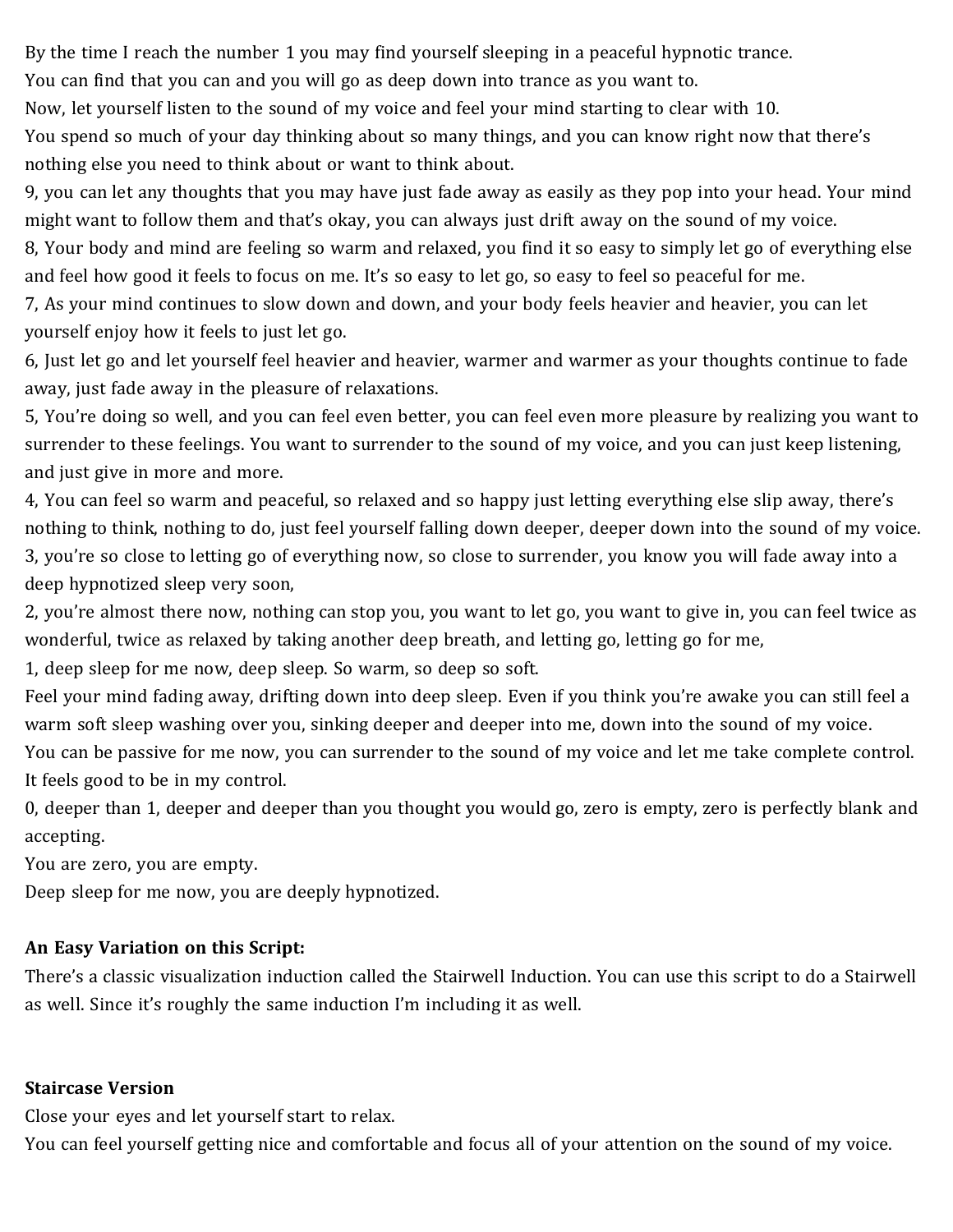Start by taking a deep breath in, that's it, nice and deep and hold for just a second.

Now exhale and feel your body starting to relax more and more.

Take another deep breath in, just like that, and hold it, hold it, and let it go, let all of your air out, and just let go.

You can continue to take slow deep breathes in and out, and ever time you exhale you can let go of a little more tension and a little more stress.

You want to feel this, you want to relax and let go for me, and you will.

Let yourself imagine a staircase for me now.

It can be any kind of staircase, it can be wood, or marble, you can see it in your mind just the way you want to. See it in your mind and see that it has ten steps.

Take a moment to let yourself see it as clearly as you can, and see yourself standing on the tenth step. I'm going to start to count down from 10 to 1, and with every number I count you are going to be able to feel yourself becoming more and more relaxed, and more and more peaceful as you walk down from step to step. By the time I reach the number 1, when you reach the bottom step, your mind will feel very calm and very open to the sound of my voice.

By the time I reach the number 1 and you reach the bottom step, you may find yourself sleeping in a peaceful hypnotic trance, and you will find you can and you will go as deep down into trance as you want to go.

Now, let yourself listen to the sound of my voice and feel your mind starting to clear as you stand on the  $10^{\text{th}}$ step.

You spend so much of your day thinking about so many things, and you can know right now that there's nothing else you need to think about or want to think about.

9, see yourself moving down a step and let any thoughts that you may have just fade away as easily as they pop into your head. Your mind might want to follow them and that's okay, you can always just drift away on the sound of my voice.

Take another step down to 8, and your body and mind can feel so warm and relaxed, you find it so easy to simply let go of everything else and feel how good it feels to focus on me. It's so easy to let go, so easy to feel so peaceful for me.

See yourself moving down to 7 as your mind continues to slow down and down, and your body can feel heavier and heavier, you can let yourself enjoy how it feels to just let go.

6, one step lower, one step deeper, just let go and let yourself feel heavier and heavier, warmer and warmer as your thoughts continue to fade away, just fade away in the pleasure of relaxations.

Take another step down to 5, you're halfway there and you're doing so well. You can feel even better, you can feel even more pleasure by realizing you want to surrender to these feelings. You want to surrender to the sound of my voice, and you can just keep listening, and just give in more and more.

4, sinking down twice as deep with every step. You can feel so warm and peaceful, so relaxed and so happy just letting everything else slip away, there's nothing to think, nothing to do, just feel yourself falling down deeper, deeper down into the sound of my voice.

3, so close to the bottom, so close to deep sleep, you're so close to letting go of everything now, so close to surrender, you know you will fade away into a deep hypnotized sleep very soon,

2 more steps, you're almost there now, nothing can stop you, you want to let go, you want to give in, you can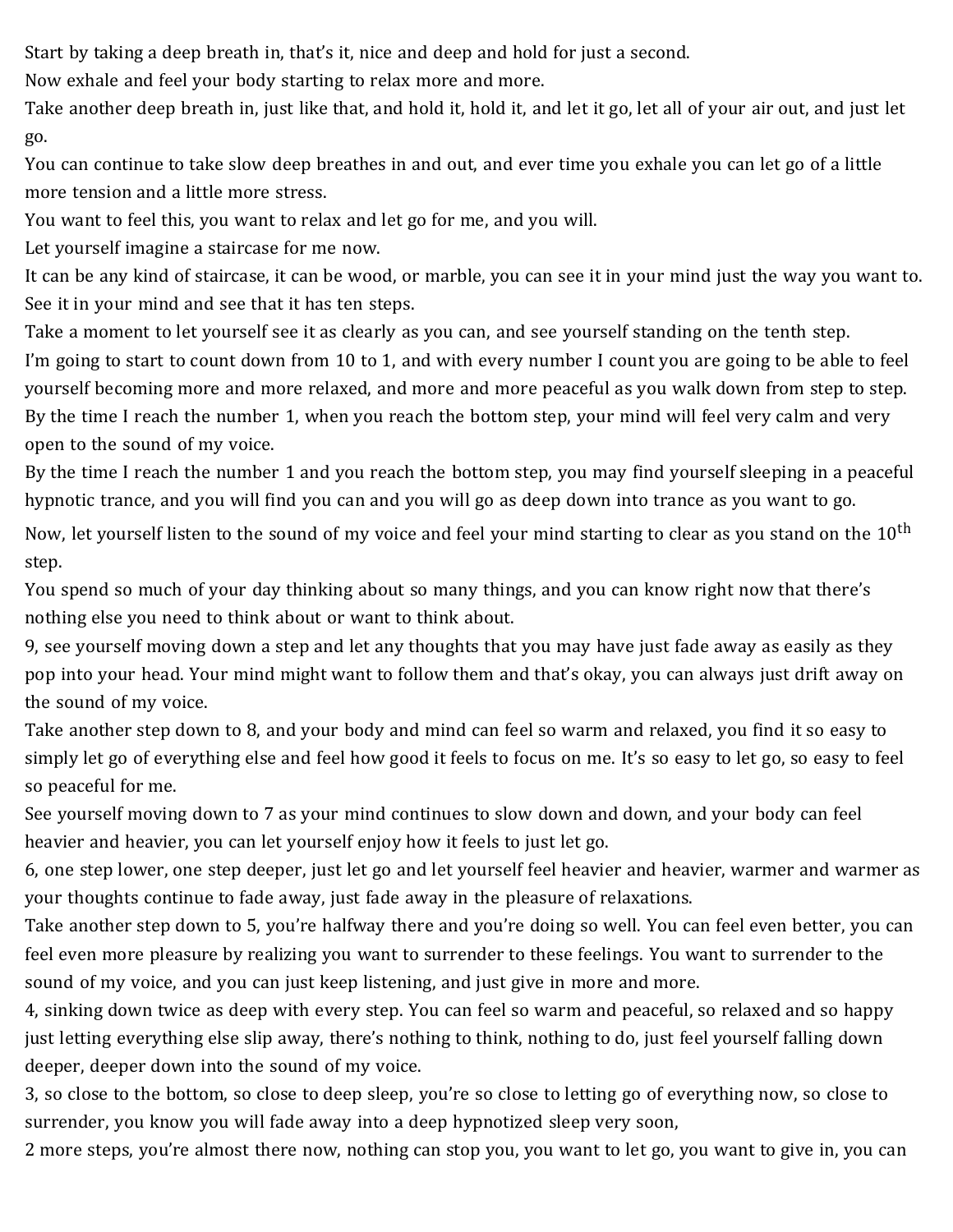feel twice as wonderful, twice as relaxed by taking another deep breath, and letting go, letting go for me, 1, down on the bottom of the step, deep sleep for me now, deep sleep. So warm, so deep so soft. Feel your mind fading away, drifting down into deep sleep. Even if you think you're awake you can still feel a warm soft sleep washing over you, sinking deeper and deeper into me, down into the sound of my voice. You can be passive for me now, you can surrender to the sound of my voice and let me take complete control. It feels good to be in my control.

0, down at the very bottom, deeper than 1, deeper and deeper than you thought you would go, zero is empty, zero is perfectly blank and accepting.

You are zero, you are empty.

Deep sleep for me now, you are deeply hypnotized.

### **Deepeners and Suggestions:**

A traditional hypnosis session is made up of 3 core parts, the induction, the deepener, and the suggestion. We've covered the induction, and now you want a deepener. Sometimes a hypnotist will use a second induction to guide someone deeper.

The easiest way for you to make your own deepener is to do a second countdown.

You can do anything from another ten count, to a 5, or a 3, or you can go into negative numbers. What makes a deepener effective is that it continues to guide the subject down. So if you say you are going to fall ten times deep with every number I count, then go 5, deeper down ten times deeper, 4 etc. that will work.

I'm not including a deepener here because this is also where you can transition most easily from this script into what you want to say and do.

You can also have a deepener be something like, "you are deeply hypnotized now and it feels so good. The better you feel the deeper you will fall for me. Feel the pleasure washing over you and fall twice as deep with every breath you take."

As far as length goes, the deepener can be as long or as short as you want it to be, but what I recommend for this script is to make it about as long.

The customers that really want to be hypnotized will think that it can take a while, and the people that do get hypnotized will respond well to deepeners.

**On Suggestions:** Chances are you will actually hypnotize someone if you believe you can do it, and that means there's a good chance you can give someone a suggestion that will actually work on them.

Use your deepener to set them up for the suggestion you want to give. Use the deepener to really seduce them into accepting your words and letting you in.

Then, when you give someone a suggestion remember that they work the best when the person gets to decide. **Examples:**

"You can feel even more aroused by tributing me."

"If you want to fall deeper you can realize I'm the only woman you desire."

Stuff like that.

Or, you can hit the hard domination angle, just be in control, feel like you're in control and you will be.